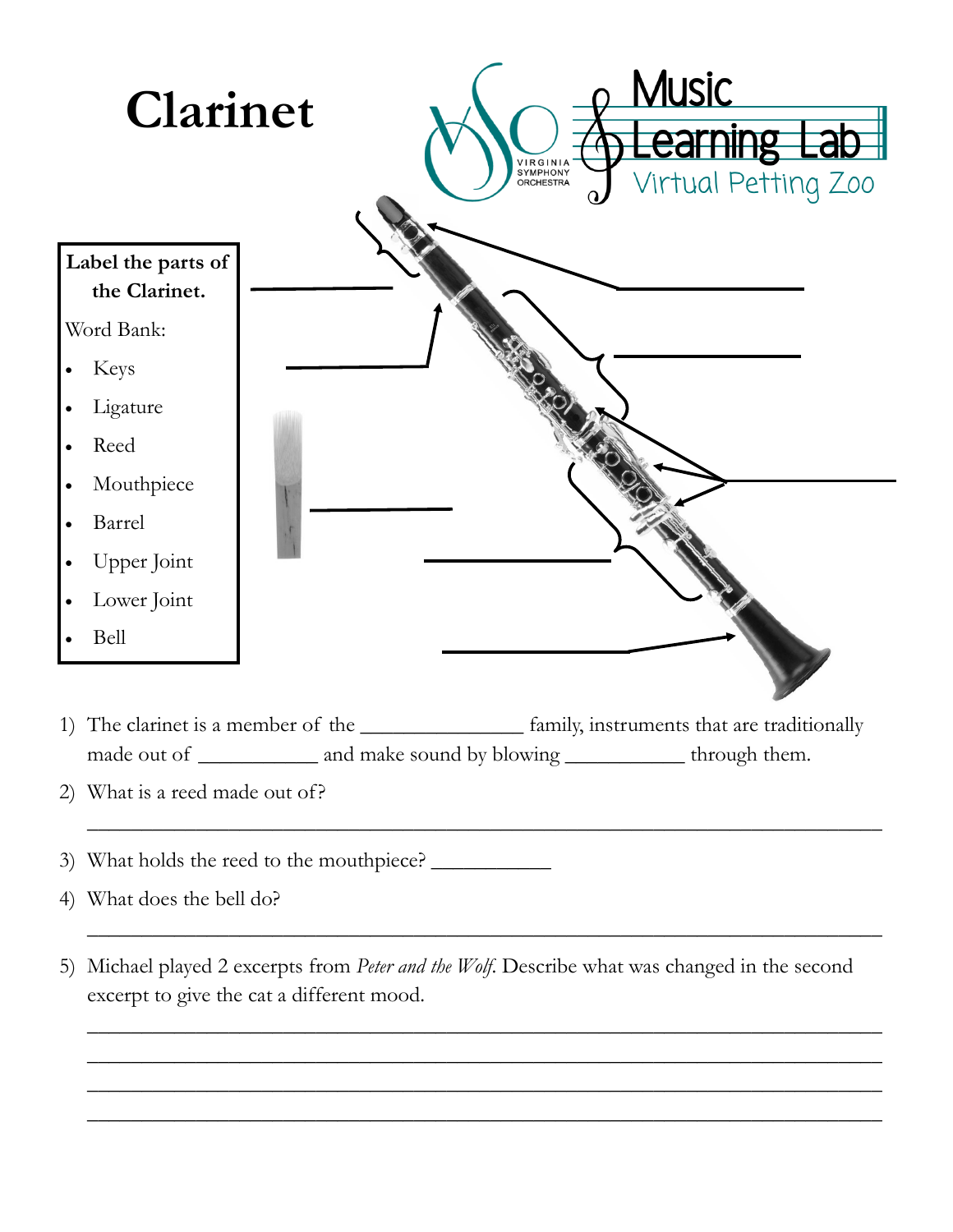## **Clarinet**

*Vocabulary*



- Woodwind Family: The Woodwind family consists of the flute, clarinet, oboe, saxophone, and bassoon. There are two types of woodwind instruments: flutes and reed instruments.
- Composer: a person who writes music
- Reed: a piece of thin cane used in various Woodwind instruments to vibrate and make sound

## **Further Listening:**

Listen to the entirety of Prokofiev's *Peter and the Wolf* <https://www.youtube.com/watch?v=MfM7Y9Pcdzw> Hear clarinetist Anthony McGill play the

Brahms *Trio in A minor for Clarinet, Cello, and Piano*

<https://www.youtube.com/watch?v=tUvQwDBVIfQ>

For more videos, please visit <https://virginiasymphony.org/learninglab/>